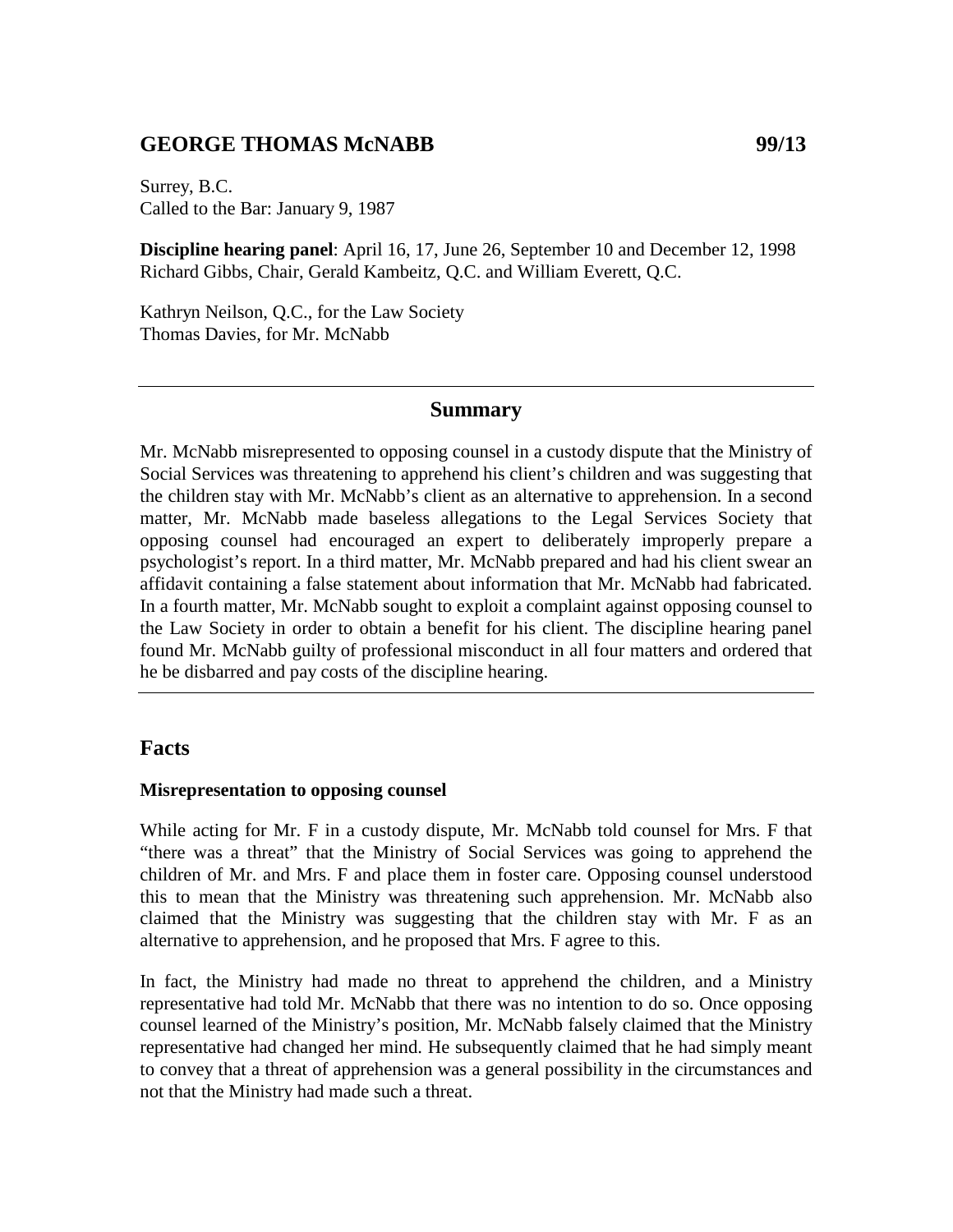#### **Unfounded allegations of misconduct**

In correspondence to the Legal Services Society requesting funding for representing Mr. L in matrimonial proceedings, Mr. McNabb alleged that there was "an exceedingly strong possibility" that a psychologist had deliberately improperly prepared a report, and had been encouraged to do so by Mrs. L and her counsel. The report in question evaluated both spouses and their child and was intended for use before the court. The accusation was false and Mr. McNabb had no basis for making it.

# **Preparing a false affidavit**

In another matrimonial matter, Mr. McNabb drafted and had his client, Mr. D, swear an affidavit containing a false statement that was based on facts fabricated by Mr. McNabb. The affidavit stated that opposing counsel had told Mr. McNabb that Mr. D's spouse was residing with her boyfriend. Opposing counsel had in fact made no such statement to Mr. McNabb.

# **Using a complaint to the Law Society to gain a benefit for client**

In another matter, opposing counsel, Ms. B, had purported to issue a "subpoena" requiring a witness in a custody dispute to attend at her office for examination. Mr. McNabb subsequently met with this witness, and assisted her in drafting a letter to the Law Society complaining about Ms. B's conduct in purporting to issue the subpoena and alleging that Ms. B had tried to influence the witness to give false testimony. He then sent a copy of the complaint to Ms. B and told her that the witness was sending it to the Law Society.

Ms. B advised Mr. McNabb that she would have to withdraw from representing her client in light of the complaint and her resulting conflict of interest, and that her client would need an adjournment of an imminent application in order to instruct new counsel. Mr. McNabb sought to obtain an agreement by Ms. B's client to unsupervised access in favour of Mr. McNabb's client as a term of such an adjournment. He also told Ms. B that she need not withdraw and suggested that the complaint to the Law Society would go away if Ms. B's client would consent to unsupervised access.

# **Decision**

The hearing panel found that Mr. McNabb was guilty of professional misconduct in lying to opposing counsel about the Ministry of Social Services's position regarding apprehension of his client's children, and in making baseless allegations of serious misconduct against opposing counsel to the Legal Services Society. On the latter point, the panel found that the defence of qualified privilege is inapplicable to professional disciplinary proceedings and that, in any event, Mr. McNabb had no honest belief in the truth of the allegations. Mr. McNabb was also guilty of professional misconduct in deliberately preparing a false affidavit, and in seeking to exploit a complaint to the Law